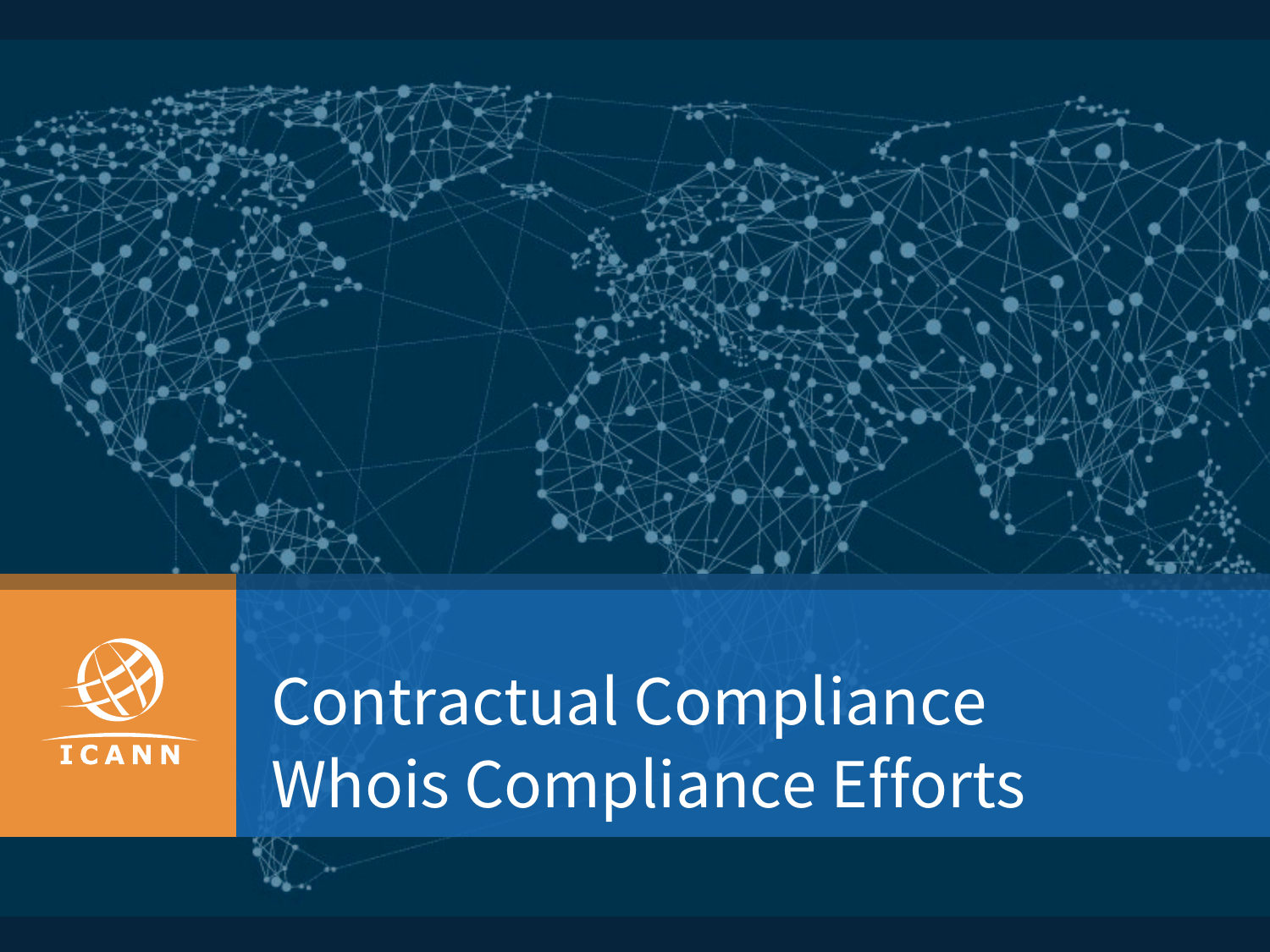## WHOIS Related Compliance Efforts

#### Proactive Approach

- ¤ Improved reporting and breakdown of WHOIS Inaccuracy monthly dashboard
- **■** On-going outreach activities with contracted parties
	- ¤ On site outreach sessions in Seoul, Korea and China with contracted parties, https://www.icann.org/resources/compliance/outreach
	- Outreach via conference calls
- **■** Monitoring and reviews based on systemic issues identified via complaints received or community concerns
- Remediation reviews to test and validate past remediation efforts
- ¤ On-going Audit activities that include WHOIS related reviews

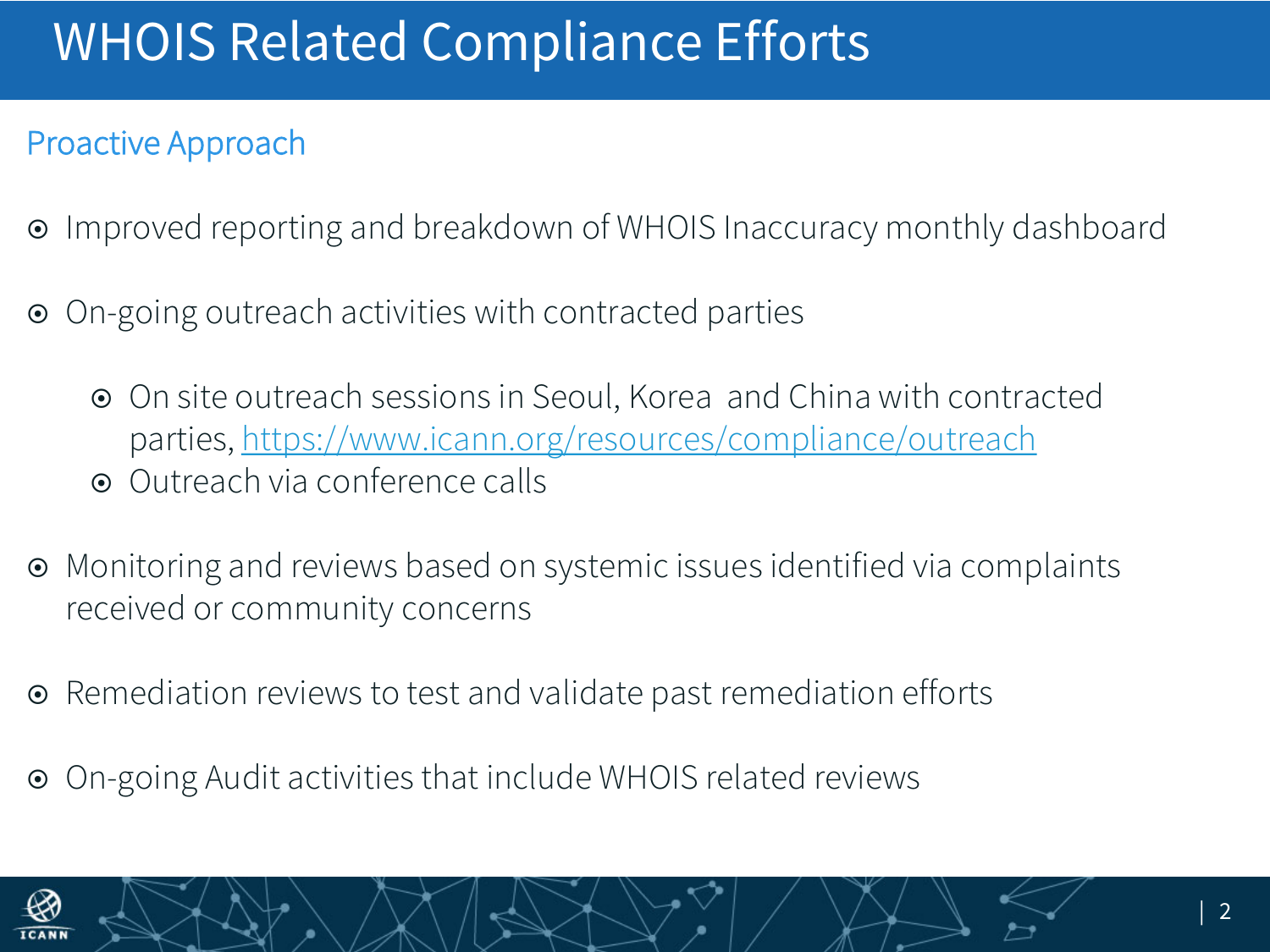# Additional metrics on WHOIS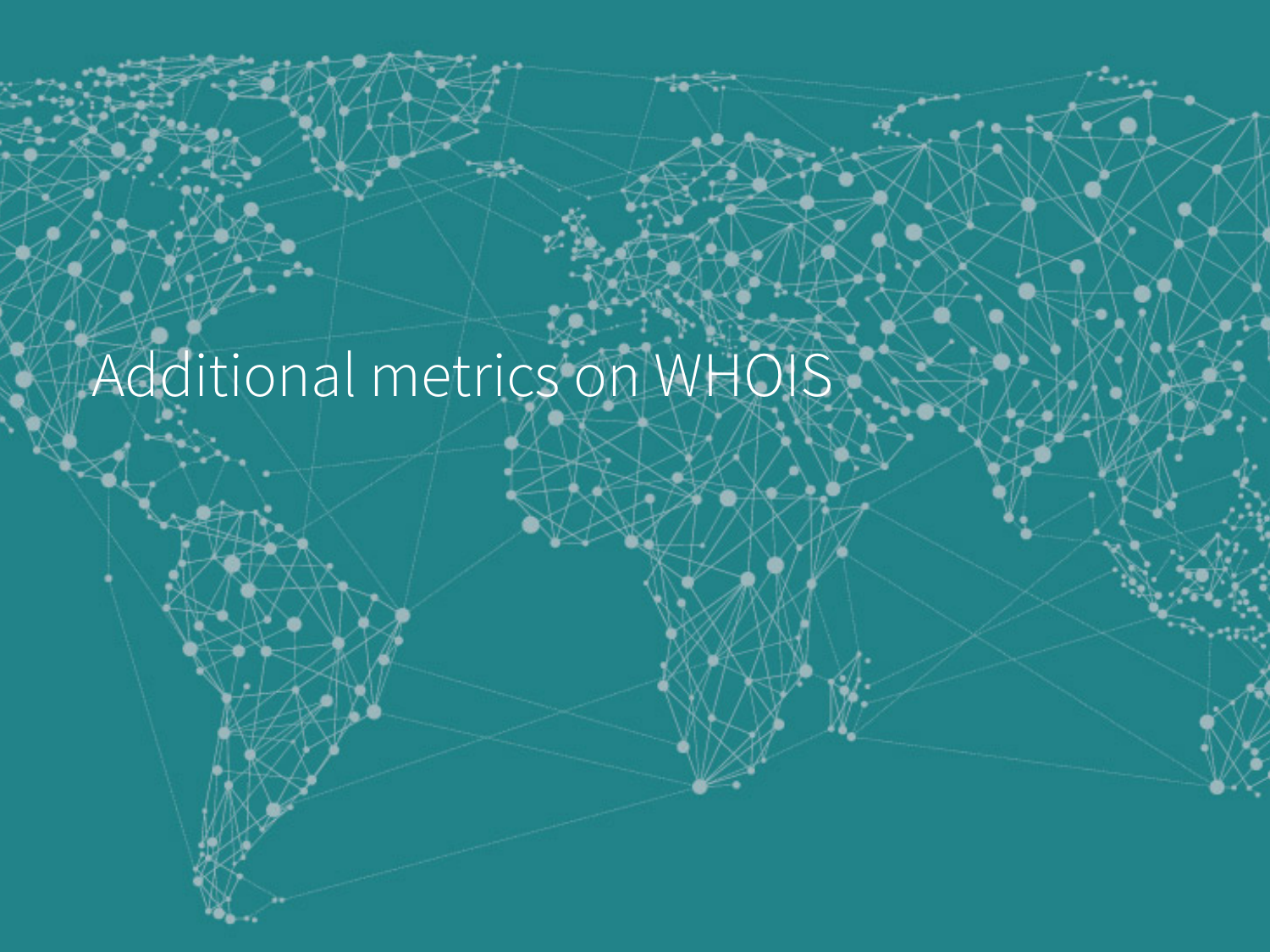### Global Formal Notice Activity (Feb 2016 – Sep 2016)

|                                                                                                                                                                                                    | <b>Notices</b>                                                                        | <b>Qty</b>     |                                                                                | <b>Breach Notice Reason</b>   | Qty                                                                                                     |
|----------------------------------------------------------------------------------------------------------------------------------------------------------------------------------------------------|---------------------------------------------------------------------------------------|----------------|--------------------------------------------------------------------------------|-------------------------------|---------------------------------------------------------------------------------------------------------|
|                                                                                                                                                                                                    | <b>Breach</b>                                                                         | 16             |                                                                                | <b>Breach Notice Reasons</b>  | 76                                                                                                      |
|                                                                                                                                                                                                    | Non-Renewal                                                                           | $\overline{0}$ |                                                                                | Cured<br>$\bullet$            | 57                                                                                                      |
|                                                                                                                                                                                                    | Suspension                                                                            | $\overline{2}$ |                                                                                | <b>Not Cured</b><br>$\bullet$ | 19                                                                                                      |
|                                                                                                                                                                                                    | <b>Termination</b>                                                                    | $\overline{2}$ |                                                                                |                               |                                                                                                         |
| <b>Publish on website</b><br>description of procedures<br>for the receipt and tracking<br>of abuse reports (RAA<br>$3.18.3$ ; 5.3%<br>Provide domain name data in<br>the specified response format |                                                                                       |                | <b>Other; 45.3%</b>                                                            |                               | Pay accreditation fees (RAA 3.9);<br>12.0%<br><b>Investigate and correct</b><br><b>Whois Inaccuracy</b> |
| (RAA-RDDS 1.4);<br>5.3%                                                                                                                                                                            |                                                                                       |                |                                                                                |                               | information (RAA 3.7.8);                                                                                |
|                                                                                                                                                                                                    | <b>Complete and provide -</b><br><b>Compliance Certificate</b><br>(RAA 3.15);<br>5.3% |                | Publish on website name and position of<br>officers (RAA 3.17/RIS 17);<br>6.7% |                               | <b>Maintain and provide</b><br>communication records<br>(RAA 3.4.2/3);<br>6.7%                          |

*Disclaimer: Due to rounding, percentages may not always appear to add up to 100%.*

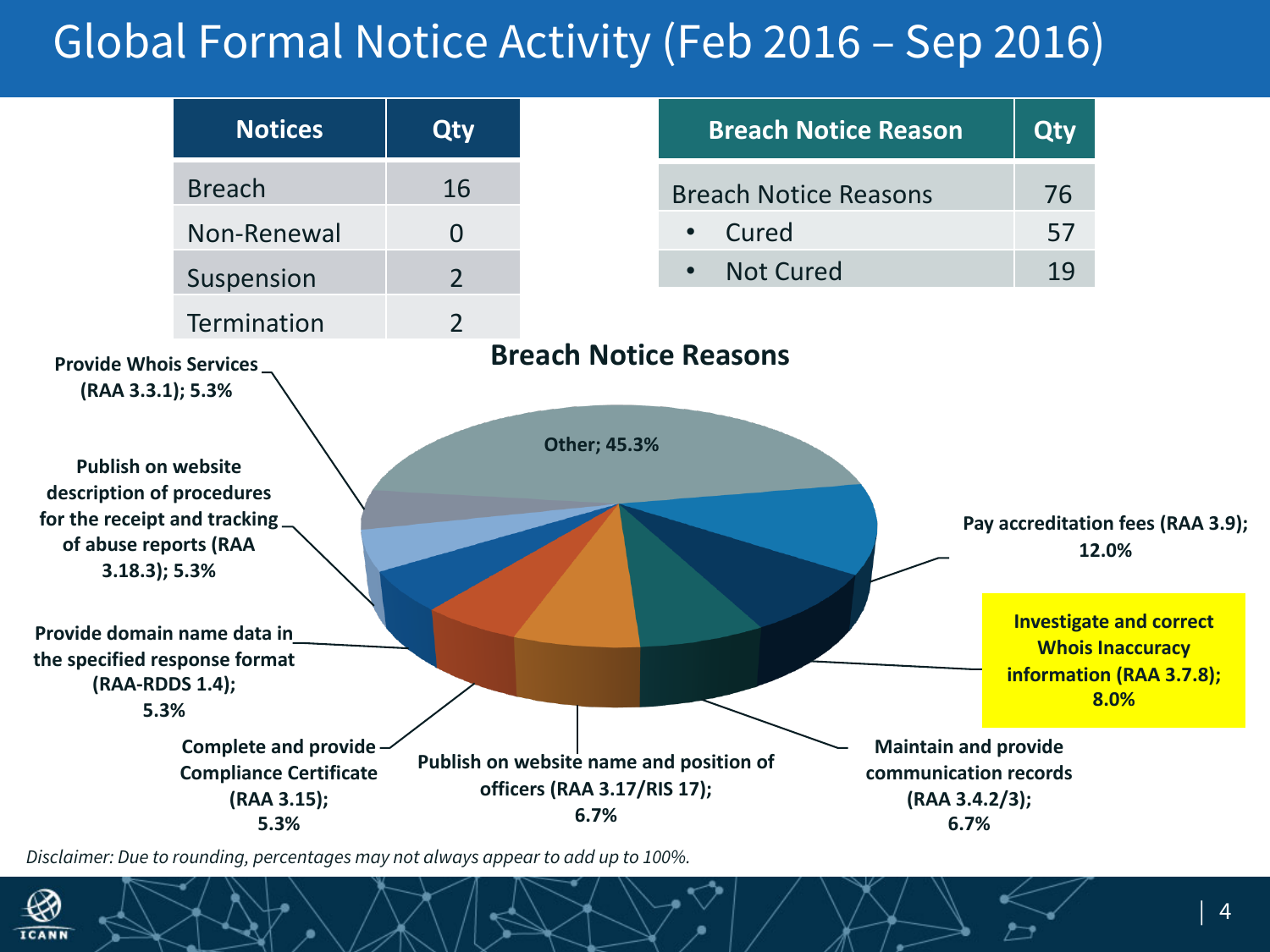### WHOIS Related Metrics

Average Business Days Turn Around Time – Whois Inaccuracy



**Registrar Complaints by Contract Year** 

**Feb 2016 – Sep 2016**



*\* Includes Whois Inaccuracy, Whois QR & Whois ARS*